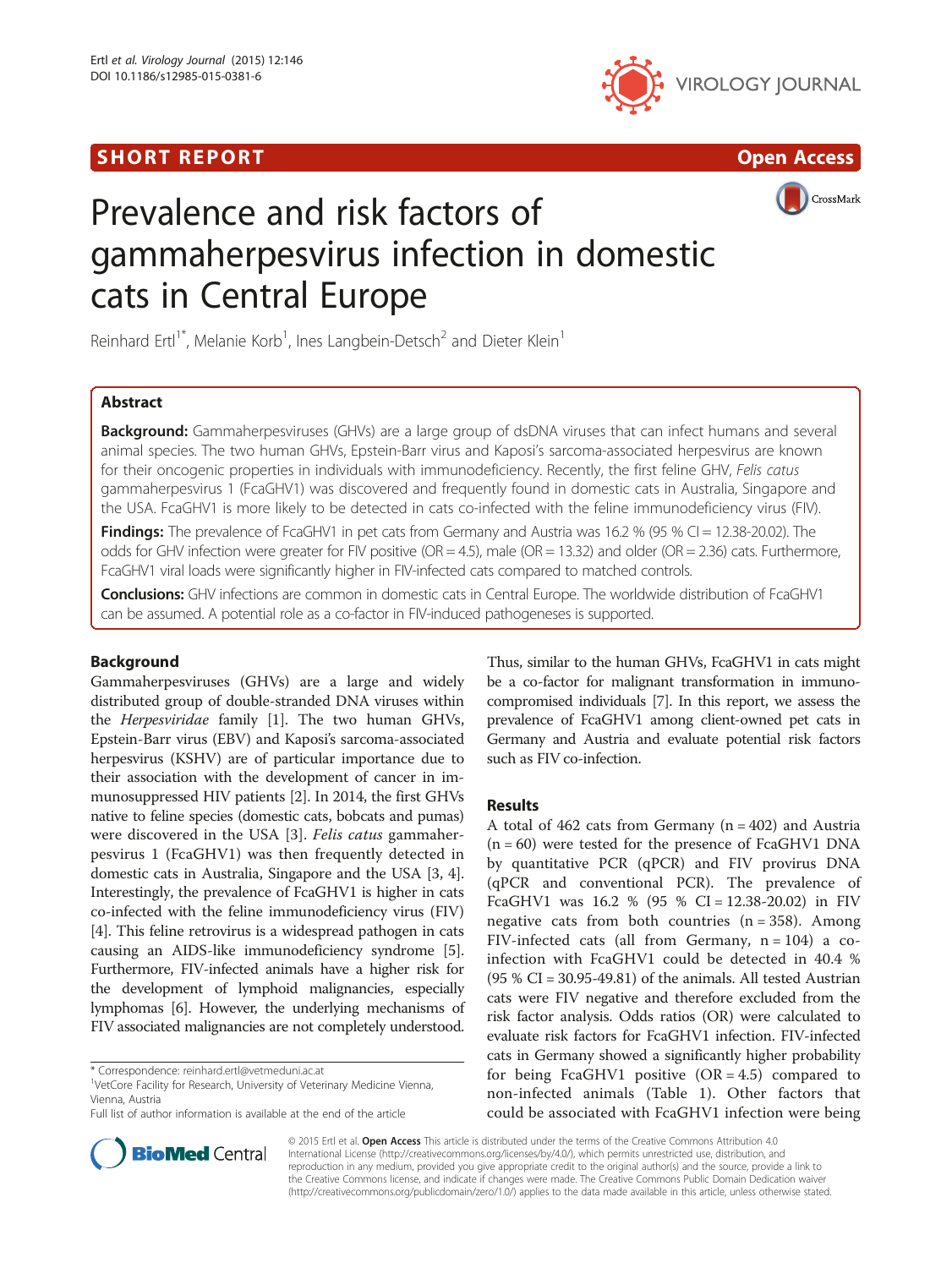| Factor        | Category                     | Prevalence FcaGHV1 | P value     | Odds ratio               | 95 % CI                  | Origin  |
|---------------|------------------------------|--------------------|-------------|--------------------------|--------------------------|---------|
| FIV status    | Negative                     | 39/298 (13.1 %)    | Ref         | $\overline{a}$           | $\overline{\phantom{a}}$ | Germany |
|               | Positive                     | 42/104 (40.4 %)    | $< 0.0001*$ | 4.499                    | $2.684 - 7.541$          | Germany |
| Sex           | Female                       | 10/123 (8.1 %)     | Ref         | ٠                        |                          | Germany |
|               | Male                         | 99/183 (54.1 %)    | $< 0.0001*$ | 13.320                   | $6.553 - 27.07$          | Germany |
| Age           | $\leq$ 5 years               | 19/152 (12.5 %)    | Ref         | $\overline{\phantom{0}}$ |                          | Germany |
|               | $>5.5$ years                 | 31/123 (25.2 %)    | $0.0066*$   | 2.359                    | $1.256 - 4.429$          | Germany |
| Neuter status | Male intact                  | 17/63 (27 %)       | Ref         | ٠                        |                          | Germany |
|               | Male neutered                | 36/120 (30 %)      | 0.6691      | 1.160                    | $0.588 - 2.289$          | Germany |
|               | Female intact                | $3/55$ (5.5 %)     | Ref         | $\overline{\phantom{a}}$ | $\overline{\phantom{a}}$ | Germany |
|               | Female neutered              | 7/68 (10.3 %)      | 0.3288      | 1.989                    | $0.489 - 8.087$          | Germany |
| Health status | Healthy <sup>1</sup>         | 8/31 (25.8 %)      | Ref         | ٠                        | $\overline{\phantom{a}}$ | Austria |
|               | Chronically $\mathsf{III}^2$ | 11/29 (37.9 %)     | 0.3130      | 1.757                    | $0.585 - 5.279$          | Austria |

<span id="page-1-0"></span>Table 1 Prevalence and risk factors of FcaGHV1 infection in domestic cats in Germany and Austria; based on the results of chi square tests and the calculation of odds ratios

CI = confidence interval, Ref = Reference category, \* = statistically significant (p < 0.05),  $^1$ Includes cats examined for injury, intoxication or routine checkup,  $^2$ Cats diagnosed with chronic condition: cardiovascular disease (n = 6), tumor (n = 14), chronic kidney disease (n = 5), chronic inflammation (n = 3), neurological disorder  $(n = 1)$ . Only animals with the relative information are enlisted

male  $(OR = 13.32)$  and an increasing age  $(OR = 2.36)$ . No association could be detected for the neuter status of the cats. Detailed clinical data were only available for the cats from Austria. These were grouped according to their health status (healthy vs. chronically ill). However, no significant differences could be found between the two groups. The numbers of FcaGHV1 and FIV DNA copies in the cat blood were measured by qPCR and analyzed for the individual groups. The FcaGHV1 viral loads were significantly  $(p = 0.0018)$  higher in FIV-infected cats (median FcaGHV1 viral load: 529 copies/ $10^6$  cells) compared to non-infected cats (221) copies/ $10^6$  cells; Fig. 1). Both groups have been matched for age and sex. FcaGHV1 copy numbers, however, did not correlate with the numbers of FIV copies in the coinfected animals (Spearman r = −0.024; Additional file [1](#page-2-0)). Parts of the FcaGHV1 glycoprotein B (gB) gene were sequenced from 12 German and 6 Austrian virus isolates. The gB sequences of all German and 5 Austrian samples (GenBank: KP862648, KP862649) were identical to those of previously reported strains from Australia and the USA [[3, 4](#page-3-0)]. In one Austrian isolate (KT241042), a single, synonymous nucleotide polymorphism (adenine to guanine) was detected at nucleotide position 249 of the partial US gB sequence (KF840715) published by Troyer et al. [[3\]](#page-3-0).

## **Discussion**

All samples analyzed in this study have been taken from pet cats during a veterinary medical examination. Clinical data were only available for a part of the animals. On account of this, only prevalence rates and already known risk factors for FcaGHV1 infection were evaluated [[4](#page-3-0)]. The prevalence of FcaGHV1 among FIV negative cats in Germany and Austria (16.2 %) is similar to previously

reported data from Australia (11.4 %), Singapore (9.6 %) and the USA (19.1 %) [\[4\]](#page-3-0). In comparison, FIV-infected animals from Germany were 4 times more likely to be tested FcaGHV1 positive. Furthermore, virus DNA loads were significantly higher in the FIV positive group. These results are congruent with previous reports [[4\]](#page-3-0). Taken together, these findings indicate possible pathogenic interactions between FcaGHV1 and FIV, similar to the known associations of the human herpesviruses EBV and KSHV

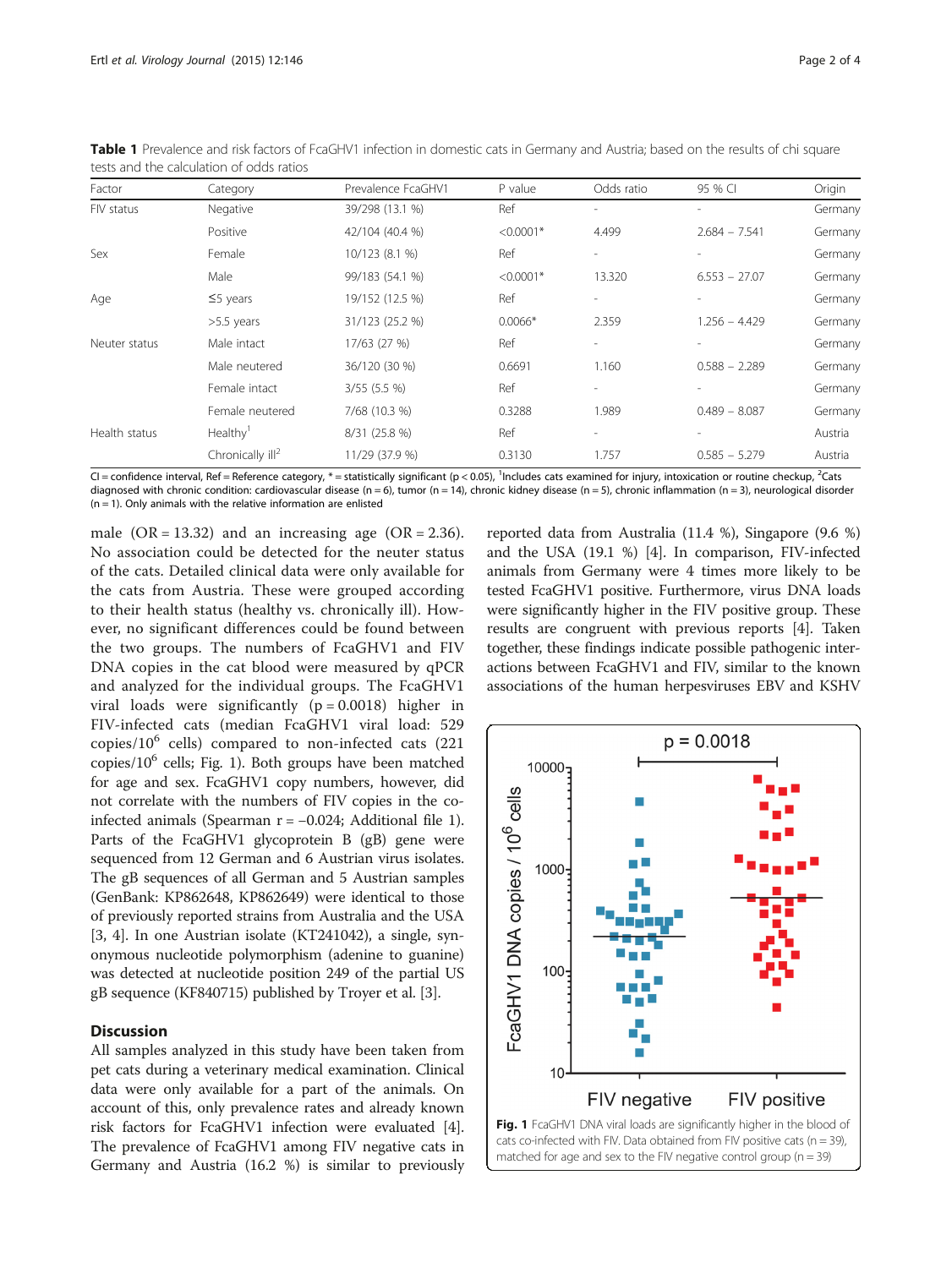<span id="page-2-0"></span>with HIV [\[2, 8](#page-3-0)]. In HIV patients, the virus-induced immunosuppression is presumed to generate an environment that facilitates the oncogenic properties of the GHVs. Thus, virally transformed cells cannot be properly eliminated by the immune system which eventually results in cell proliferation and the development of malignancies [\[8](#page-3-0)]. In this context, the increased FcaGHV1 viral loads in co-infected cats might be also a result of the FIV-induced immunosuppression, which possibly enables the reactivation of latent herpesviruses and subsequently enhances the replication of the co-pathogen. Other risk factors that were detected in the present study were related to the cats' demographics. Male and older cats are more likely to be FcaGHV1 positive. These factors have been also described to increase the chance of FIV infection [\[9](#page-3-0), [10\]](#page-3-0). No significant differences were detected between intact and neutered cats of the same sex. With regard to FIV, several studies reported a decreased risk of infection for neutered cats, while others found no significant effect of the neuter status [[11](#page-3-0)–[13](#page-3-0)]. When comparing healthy and diseased cats from Austria, we observed slightly greater numbers of virus-positive cats in the diseased group. Though, the statistical associations were not significant. In general, the determination whether a virus infection contributes to an animal's disease status can be challenging in many cases. With the exception of lymphoid malignancies, clinical abnormalities found in FIV-infected cats are generally not significantly different to those of uninfected animals [\[10\]](#page-3-0). Additional studies with higher numbers of cats representing better defined disease categories are necessary to further investigate the pathogenic potential of FcaGHV1. Overall, striking similarities for the risk factors of the two viruses can be noted, indicating that both viruses share common transmission routes [[4](#page-3-0)]. FcaGHV1 gB sequence comparisons of 12 German and 6 Austrian isolates with previously reported strains could detect one new nucleotide variation for this gene, found in a single isolate from Austria. As viruses with large dsDNA genomes are generally expected to have rather low mutation rates [\[14\]](#page-3-0) and especially the FcaGHV1 gB gene is known to be highly conserved [\[3, 4\]](#page-3-0), longer genome sequences will be needed to get deeper insights into the molecular relationship between different virus isolates.

In summary, our results show that GHV infections are common among European pet cats. Together with previous observations, this indicates that FcaGHV1 is most likely present in cat populations worldwide. FcaGHV1 detection was associated with male sex, increasing age and positive FIV status. Increased viral loads in coinfected animals support the assumption of pathogenic interactions between feline GHVs and FIV.

#### Methods

EDTA blood samples were collected from pet cats presented to veterinarians in Germany and Austria in 2012–2015. All samples were taken as a part of the routine clinical examination. DNA was isolated from whole blood using commercial kits. FcaGHV1 qPCR and primers for DNA sequencing of the viral gB gene have been described [[3, 4\]](#page-3-0). Bi-directional Sanger sequencing was performed by Microsynth, Balgach, Switzerland. The number of cell equivalents for each DNA sample was determined based on qPCR quantification of the feline RPP30 gene [\[15\]](#page-3-0). RPP30 copy numbers were used for the calculation of viral loads and as a control for the DNA preparation. The observed host gene numbers in the DNA samples ranged from  $1.17 \times 10^4$  -  $1.72 \times 10^5$  copies RPP30/ 2 μl, which was found to be sufficient to reproducibly detect also low levels of viral DNA. The detection limit of the virus-specific qPCR assay, which was evaluated by a dilution series of FcaGHV1 gB-containing plasmid DNA, was 2 copies per reaction. All cats were tested for FIV provirus DNA by qPCR and conventional PCR as previously described [[16](#page-3-0), [17\]](#page-3-0). Plasmid DNA standards were prepared for all qPCR assays (FcaGHV1, FIV1416p and RPP30) to quantitate the DNA copy numbers. Statistical analyses were performed using the GraphPad Prism 5 software (GraphPad Software, Inc.). A chi-square goodness of fit test and odds ratios were used to compare prevalence rates between the groups. FcaGHV1 viral loads were compared using a two-sided Mann Whitney U test. Spearman's rank correlation coefficient was calculated to assess the relationship between FcaGHV1 and FIV viral loads. Statistical associations were considered significant at  $p < 0.05$ .

## Additional file

[Additional file 1:](http://www.virologyj.com/content/supplementary/s12985-015-0381-6-s1.tif) No correlation of FcaGHV1 and FIV DNA copy numbers in the blood of co-infected cats. Virus copy and cell numbers were measured by quantitative PCR. Spearman's rank correlation coefficient was calculated to assess the statistical association. (TIFF 10392 kb)

#### Abbreviations

CI: Confidence interval; EBV: Epstein-Barr virus; FcaGHV1: Felis catus gammaherpesvirus 1; FIV: Feline immunodeficiency virus; gB: glycoprotein B; GHV: Gammaherpesvirus; KSHV: Kaposi's sarcoma-associated herpesvirus; OR: Odds ratio; qPCR: Quantitative PCR.

#### Competing interest

The authors declare that they have no competing interests.

#### Authors' contributions

Performed experiments and analyzed the data: RE, MK. Wrote the manuscript: RE. Collected sample material and supported data analysis: ILD. Supervised and supported the study: DK. All authors read and approved the final manuscript.

#### Acknowledgements

We wish to thank Jessica Rushton for critical reading of the manuscript.

#### Author details

<sup>1</sup>VetCore Facility for Research, University of Veterinary Medicine Vienna, Vienna, Austria. <sup>2</sup> Laboklin GmbH & Co KG, Bad Kissingen, Germany